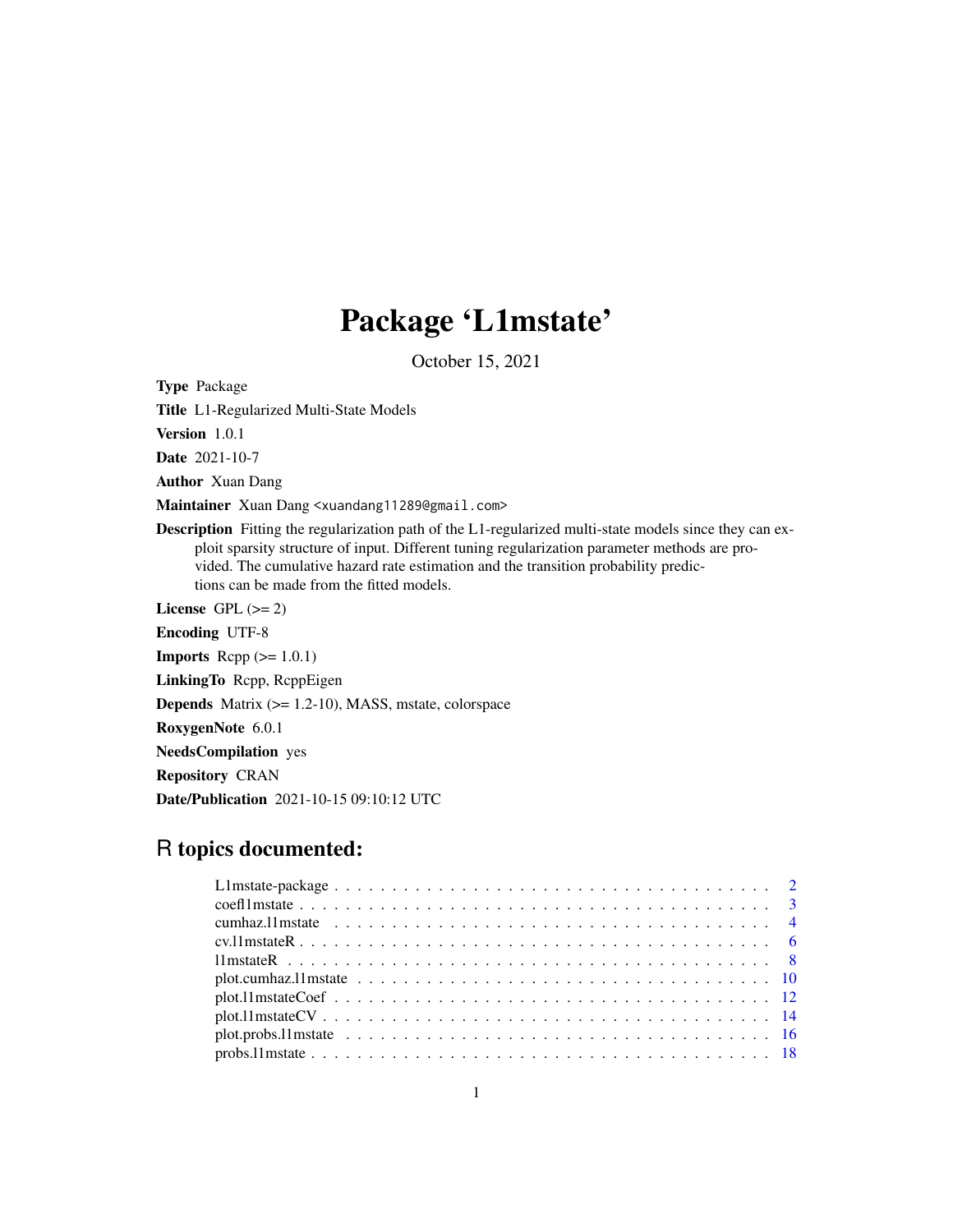#### <span id="page-1-0"></span>**Index** [21](#page-20-0)

L1mstate-package *L1-Regularized Multi-State Models*

# Description

Fitting the regularization path of the L1-regularized multi-state models since they can exploit sparsity structure of input. Different tuning regularization parameter methods are provided. The cumulative hazard rate estimation and the transition probability predictions can be made from the fitted models.

# Package Content

Index of help topics:

| L1mstate-package     | L1-Regularized Multi-State Models                                                    |
|----------------------|--------------------------------------------------------------------------------------|
| coefl1mstate         | Obtain the coefficients                                                              |
| cumhaz.l1mstate      | Compute subject-specific transition hazard<br>rates                                  |
| cv.l1mstateR         | Cross-validation for limstateR                                                       |
| l1mstateR            | Fit multi-state models with lasso                                                    |
|                      | regularization                                                                       |
| plot.cumhaz.l1mstate | Plot the estimated cumulative hazard rates of<br>the multi-state model.              |
| plot.11mstateCV      | plot the cross-validation curve produced by<br>cv.11mstateR                          |
| plot.l1mstateCoef    | Plots the coefficient paths of transitions<br>produced by l1mstateR or cv. l1mstateR |
| plot.probs.l1mstate  | Plot the transition probabilities                                                    |
| probs.l1mstate       | Compute subject-specific or overall transition<br>probabilities                      |

# Maintainer

Xuan Dang <xuandang11289@gmail.com>

# Author(s)

Xuan Dang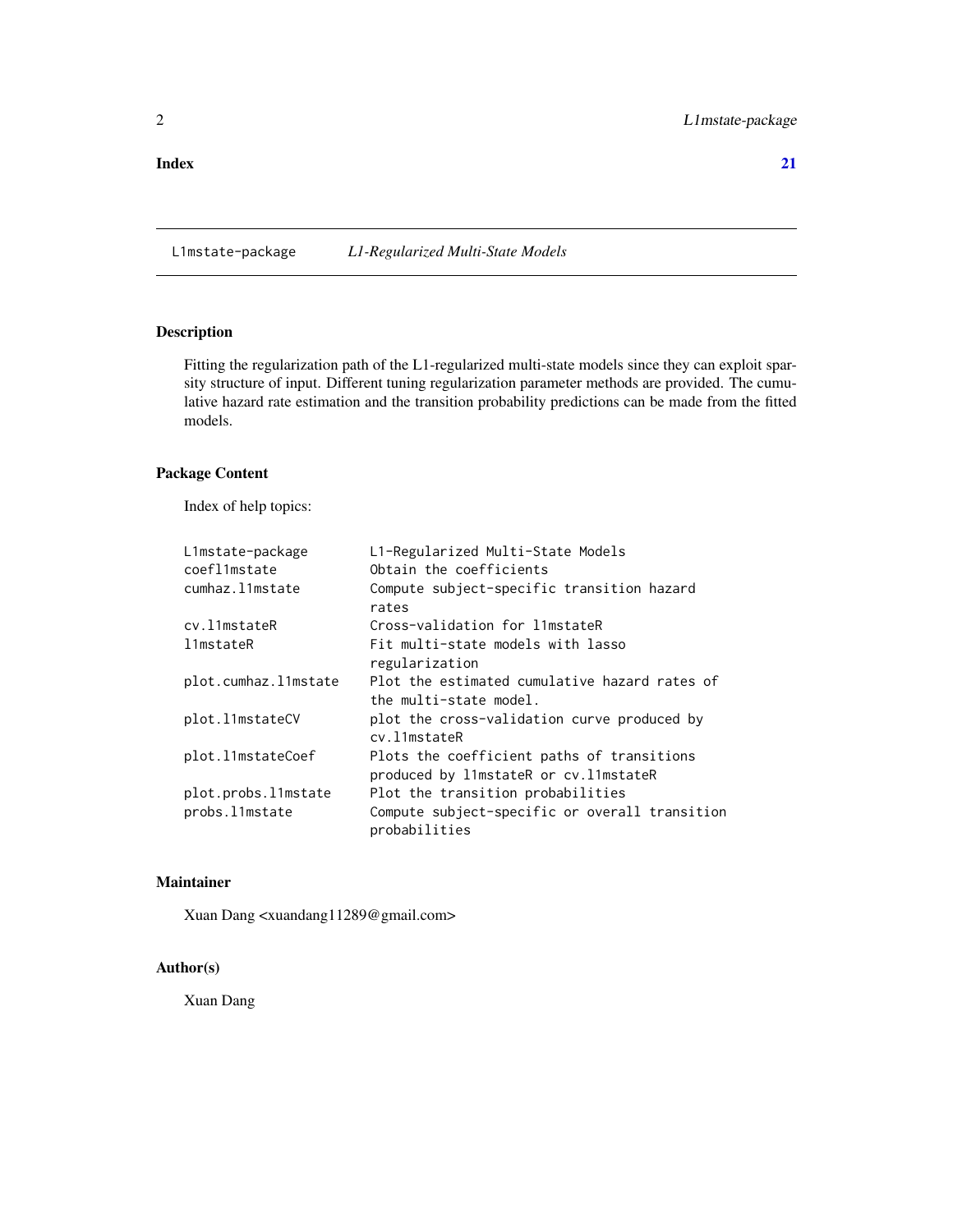<span id="page-2-0"></span>

# Description

Obtain the optimal coefficients using the first cross-validation method or the penalized cross-validation method by setting s = "lambda.min" or "lambda.pcvl". Can also obtain the coefficient at any lambda value within the range of sequence.

### Usage

```
coefl1mstate(object,s=c("lambda.pcvl","lambda.min"))
```
# Arguments

| object | fitted cv.11 mstateR object                                              |
|--------|--------------------------------------------------------------------------|
|        | lambda value (numeric type) or cross-validation methods (character type) |

# Details

Return the coefficient values

#### Value

Return the coefficient values.

### Author(s)

Xuan Dang <xuandang11289@gmail.com>

```
set.seed(1001)
p \le -9times <-1:prho <-0.5H <- abs(outer(times, times, "-"))
C < -1 * rho^H
C[cbind(1:p, 1:p)] \leftarrow C[cbind(1:p, 1:p)]sigma <- matrix(C,p,p)
mu < - rep(0,p)beta12 <- c(-.65,-.65,-.65,0,0,-.65,-.65,0,0)
beta13 <- c(-.65,-.65,0,0,0,0,-.65,0,0)
beta23 <- c(0,-.65,-.65,0,0,-.65,-.65,0,-.65)
N < -200x <- mvrnorm(n=N, mu, sigma)
col_names <- c(sprintf("X%d", seq(1,dim(x)[2])))
```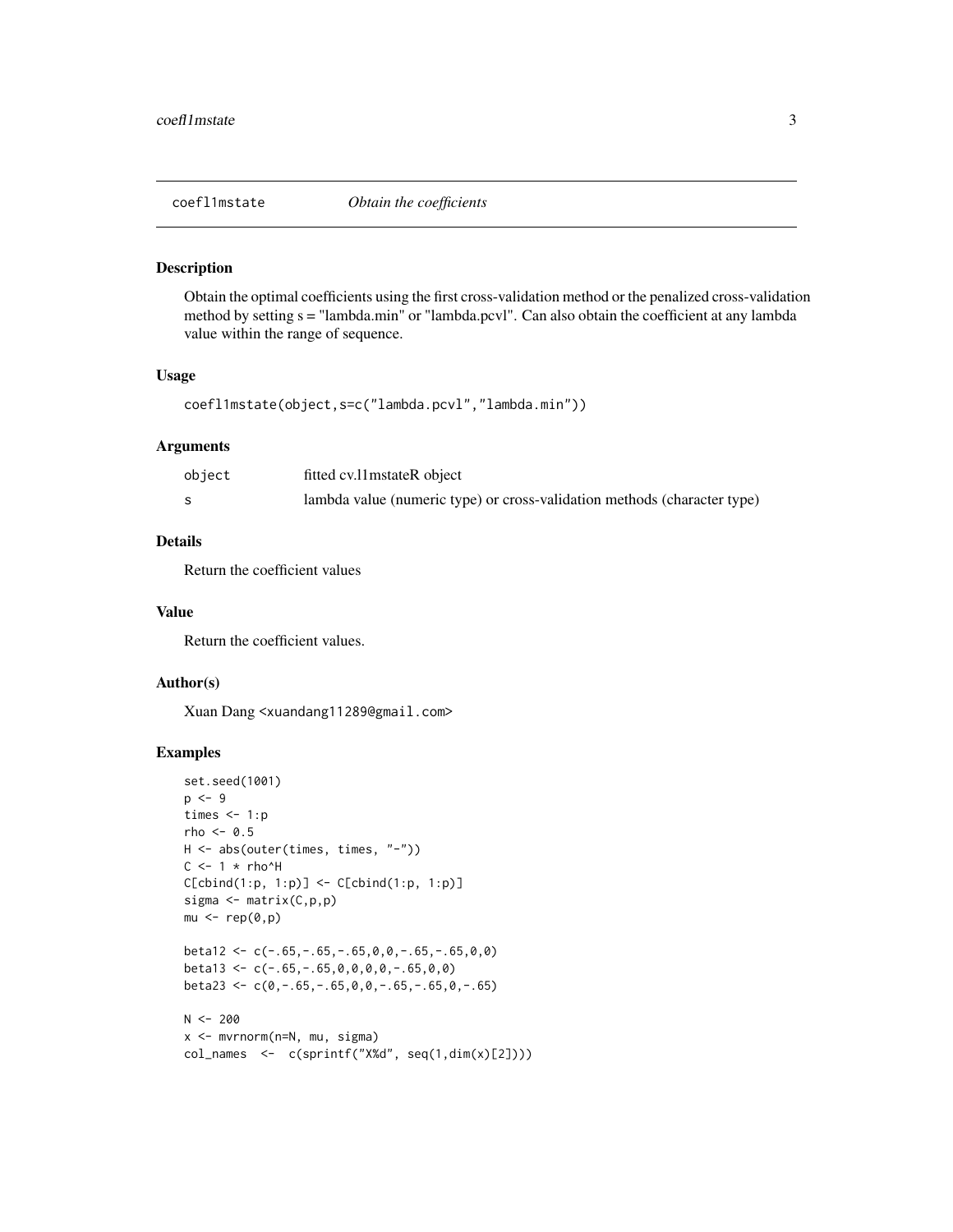```
\text{colnames}(x) \leq \text{col_names}N12 <- N-2*N%/%5
N13 <- N-N12hx12 <- exp(x[1:N12,] %*% beta12)
ty12 <- rexp(N12,hx12)
hx13 <- exp(x[(N12+1):N,] %*% beta13)
ty13 \leq -\text{resp}(N13,hx13)hx23 <- exp(x[1:N12,] %*% beta23)
ty23 < - rexp(N12, hx23)
t2 < -\text{rep} (0, N)t2[1:N12] <- ty12
t2[(N12+1):N] <- ty13
s2 \le -\text{rep}(\emptyset, N)s2[1:N12] <- rep(1,N12)
t3 <- rep(0, N)t3[1:N12] <- ty12+ty23
t3[(N12+1):N] <- ty13
#censor case for state 3
tcens3 <- rbinom(n=N, prob = 0.3, size = 1)
s3 <- 1-tcens3
# pre-process data into long-format using msprep
dt <- data.frame(illt=t2, ills=s2, dt=t3, ds=s3, x)
tmat <- matrix(c(NA,NA,NA,1,NA,NA,2,3,NA), nrow = 3)
longdt <- msprep(time=c(NA,"illt","dt"),status=c(NA,"ills","ds"),
                  keep = col_names, data=dt,trans=tmat)
cv.l1fit <- cv.l1mstateR(longdt, nlambda = 100, nfolds = 10)
coefl1mstate(cv.l1fit, s="lambda.min")
```
cumhaz.l1mstate *Compute subject-specific transition hazard rates*

#### Description

This function computes subject-specific cumulative transition hazard rates for each of the possible transitions in the multi-state model.

#### Usage

```
cumhaz.l1mstate(object, longdt, newdata, cv.method = c("pcvl", "min"))
```
#### Arguments

| object    | fitted cv.11 mstateR object.                                                  |
|-----------|-------------------------------------------------------------------------------|
| longdt    | long-format data input                                                        |
| newdata   | a new data with the same long-format with the same covariate names as longdt. |
| cv.method | the cross-validation method used to select the optimal result.                |

<span id="page-3-0"></span>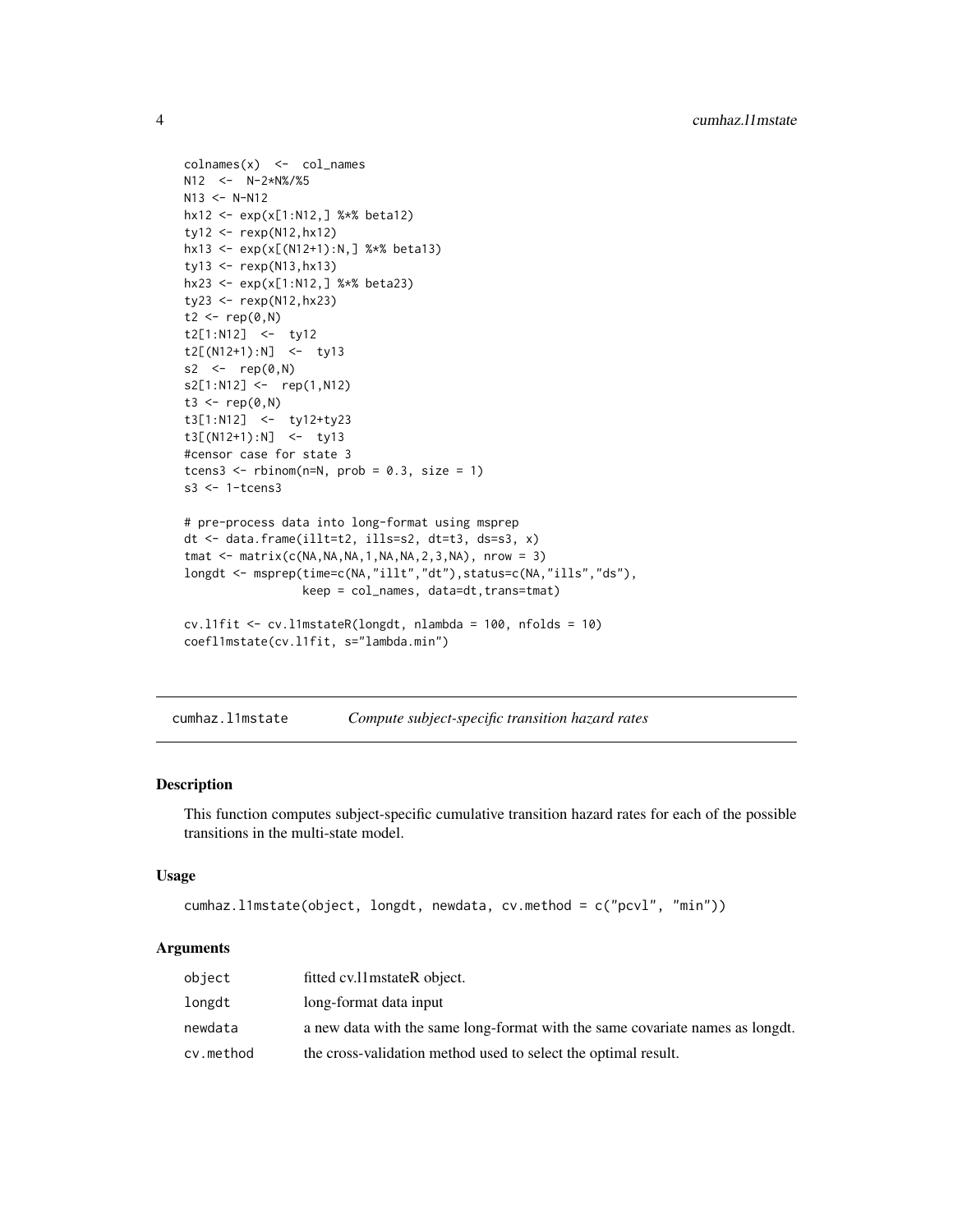# Value

| time       | A list of all time points for each of the transitions in the multi-state model.                                           |
|------------|---------------------------------------------------------------------------------------------------------------------------|
| baseHaz    | A list of the estimated subject-specific baseline hazards for each of the transi-<br>tions in the multi-state model.      |
| var        | A list of the variance of the estimated subject-specific hazards for each of the<br>transitions in the multi-state model. |
| cumbaseHaz | A list of the estimated subject-specific cumulative hazards for each of the tran-<br>sitions in the multi-state model.    |
| Haz        | A list of the estimated subject-specific hazards for each of the transitions in the<br>multi-state model.                 |

# Author(s)

Xuan Dang <xuandang11289@gmail.com>

```
library(L1mstate)
set.seed(1001)
N < -200x1 \leftarrow \text{rbinom}(N, 1, .5)x2 \le rbinom(N, 1, .5)
x3 \le- rbinom(N, 1, .5)
x4 \le- rbinom(N, 1, .5)
x5 \le rbinom(N, 1, .5)
x6 \le rbinom(N, 1, .5)
x \leftarrow \text{data-frame}(x1, x2, x3, x4, x5, x6)col\_names <- c(sprint(f''X%d'', seq(1,6)))colnames(x) <- col_names
beta12 < -c(-.65, -.65, -.65, 0, 0, 0)beta13 < -c(-.65, 0, 0, 0, -.65, 0)beta23 <- c(\emptyset, -.65, -.65, \emptyset, 0, -.65)N12 < - N-2*N\%/25N13 <- N-N12hx12 <- exp(as.matrix(x[1:N12,]) %*% beta12)
ty12 <- rexp(N12,hx12)
hx13 <- exp(as.matrix(x[(N12+1):N,]) %*% beta13)
ty13 <- rexp(N13,hx13)
hx23 <- exp(as.matrix(x[1:N12,]) %*% beta23)
ty23 <- rexp(N12,hx23)
t2 < -\text{rep}(0, N)t2[1:N12] <- ty12
t2[(N12+1):N] <- ty13
s2 \leftarrow rep(0,N)
s2[1:N12] <- rep(1,N12)
t3 <- rep(0, N)
```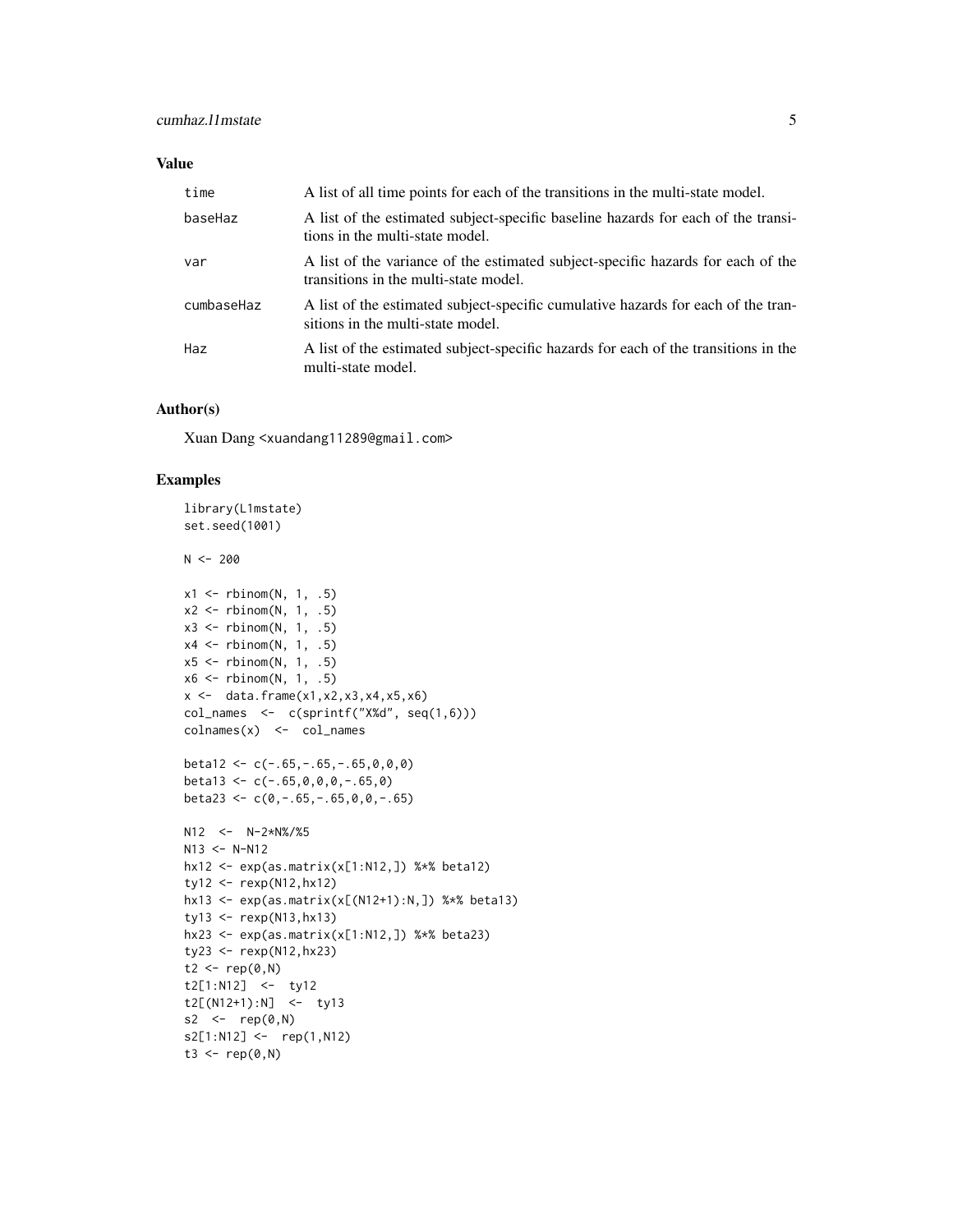```
t3[1:N12] <- ty12+ty23
t3[(N12+1):N] <- ty13
#censor case for state 3
tcens3 \le- rbinom(n=N, prob = 0.3, size = 1)
s3 <- 1-tcens3
# pre-process data into long-format using msprep
dt <- data.frame(illt=t2, ills=s2, dt=t3, ds=s3, x)
tmat \leq matrix(c(NA,NA,NA,1,NA,NA,2,3,NA), nrow = 3)
longdt <- msprep(time=c(NA,"illt","dt"),status=c(NA,"ills","ds"),
                 keep = col_names, data=dt,trans=tmat)
out <- cv.l1mstateR(longdt, nlambda = 100, nfolds = 10)
ptsA <- longdt[which(longdt$X1==1 & longdt$X2==0 & longdt$X3==1 & longdt$X4==0
               & longdt$X5==1 & longdt$X6==1),]
## observed transitions (ground truth)
# predicted time = 0
events(ptsA)
# use models to predict the transition probabilities
# L1MSTATE
ptA <- ptsA[which(ptsA$id == unique(ptsA$id)[1]),]
ptA <- ptA[,c(4,9:14)]
cumhazA <- cumhaz.l1mstate(object=out, longdt=longdt, newdata=ptA, cv.method="pcvl")
```
cv.l1mstateR *Cross-validation for l1mstateR*

# Description

Does k-fold cross-validation for l1mstateR

#### Usage

```
cv.l1mstateR(longdt, lambda=NULL, nlambda=100, rlambda=NULL,
             nfolds=1, foldid=NULL, thresh=1e-7, maxit=1e+5)
```
#### Arguments

| longdt  | input in long-format structure                                                                                                                                                                                                                                                                                                                                                                                                                     |
|---------|----------------------------------------------------------------------------------------------------------------------------------------------------------------------------------------------------------------------------------------------------------------------------------------------------------------------------------------------------------------------------------------------------------------------------------------------------|
| lambda  | A user supplied lambda sequence. Typical usage is to have the program com-<br>pute its own lambda sequence based on nlambda and rlambda. Supplying a<br>value of lambda overrides this. WARNING: use with care. Avoid supplying a<br>single value for lambda. Supply instead a decreasing sequence of lambda val-<br>ues. 11 mstate R relies on its warms starts for speed, and its often faster to fit a<br>whole path than compute a single fit. |
| nlambda | The number of lambda values- default is 100.                                                                                                                                                                                                                                                                                                                                                                                                       |

<span id="page-5-0"></span>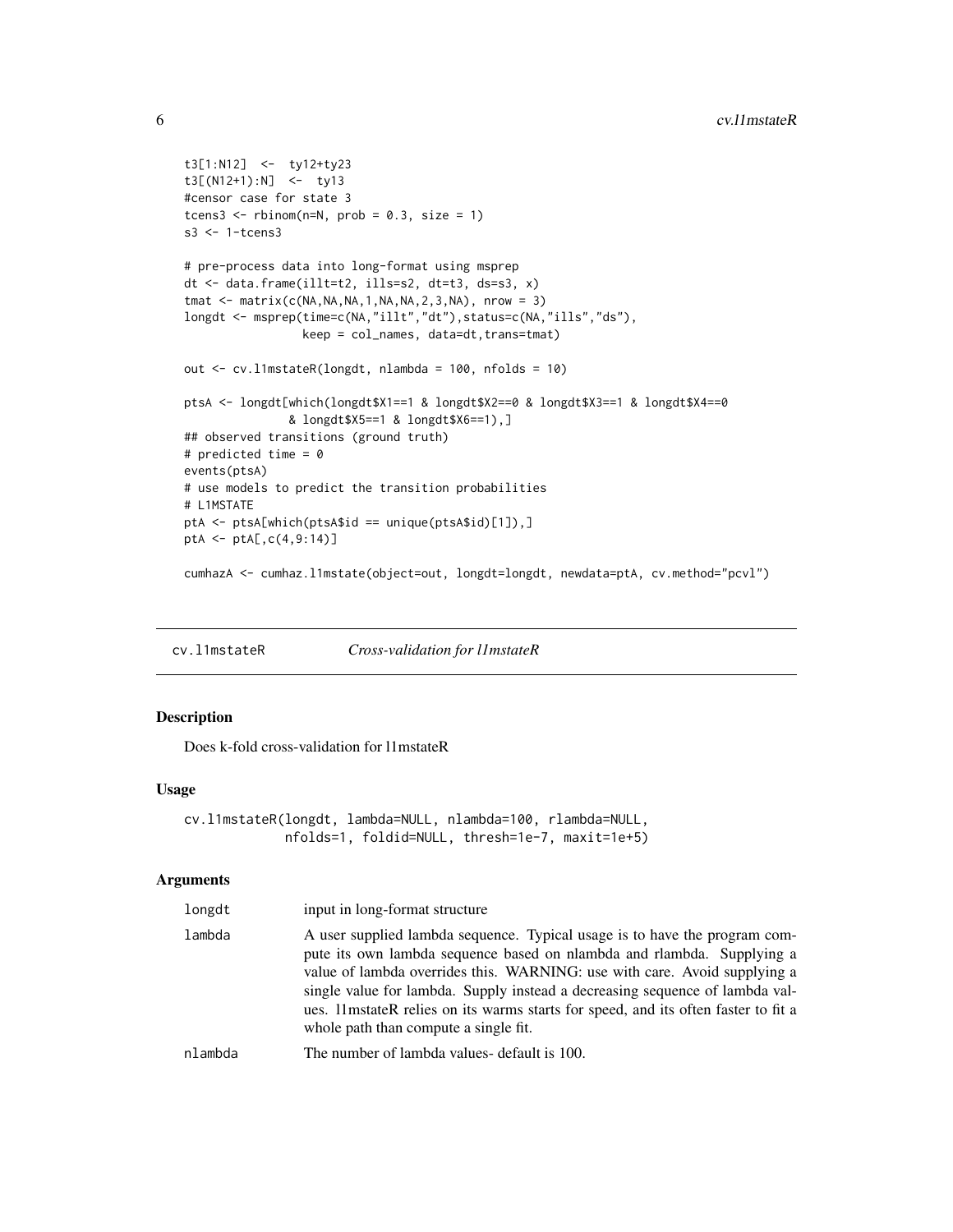# cv.l1mstateR 7

| rlambda | Smallest value for lambda, as a fraction of the maximum lambda, the (data de-<br>rived) entry value (i.e. the smallest value for which all coefficients are zero). The<br>default depends on the sample size relative to the number of covariates. If sam-<br>ple size>#covariates, the default is 0.001, close to zero. If sample size>#covariates,<br>the default is $0.01$ . |
|---------|---------------------------------------------------------------------------------------------------------------------------------------------------------------------------------------------------------------------------------------------------------------------------------------------------------------------------------------------------------------------------------|
| nfolds  | Number of folds - default is 10. Smallest value allowable is nfolds=3.                                                                                                                                                                                                                                                                                                          |
| foldid  | an optional vector of values between 1 and nfolds identifying what fold each<br>observation is in.                                                                                                                                                                                                                                                                              |
| thresh  | Convergence threshold for one-step coordinate descent. Defaults value is 1E-7.                                                                                                                                                                                                                                                                                                  |
| maxit   | Maximum number of passes over the data for all lambda values; default is 1E+5.                                                                                                                                                                                                                                                                                                  |

# Value

| aBetaSTD | A list of coefficients in standardized form, each one corresponds to each lambda<br>value.                              |
|----------|-------------------------------------------------------------------------------------------------------------------------|
| aBeta0   | A list of coefficients in original form, each one corresponds to each lambda<br>value.                                  |
| pBetaSTD | The coefficient in standardized form gives maximum log-likelihood value using<br>the penalized cross-validation method. |
| pBeta0   | The coefficient in original formgives maximum log-likelihood value using the<br>penalized cross-validation method.      |
| mBetaSTD | The coefficient in standardized form gives maximum log-likelihood value using<br>the first cross-validation method.     |
| mBeta0   | The coefficient in original form gives maximum log-likelihood value using the<br>first cross-validation method.         |
| fit      | A matrix includes lambda value, the mean cross-validation error.                                                        |
| fit      | A matrix of lambda values and log-likelihood values                                                                     |
| numcovs  | Number of covariates                                                                                                    |
| numtrans | Number of transitions                                                                                                   |

# Author(s)

Xuan Dang <xuandang11289@gmail.com>

```
set.seed(1001)
p <- 9
times <-1:prho <-0.5H <- abs(outer(times, times, "-"))
C < -1 * rho^H
C[cbind(1:p, 1:p)] \leftarrow C[cbind(1:p, 1:p)]sigma <- matrix(C,p,p)
mu < - rep(0,p)
```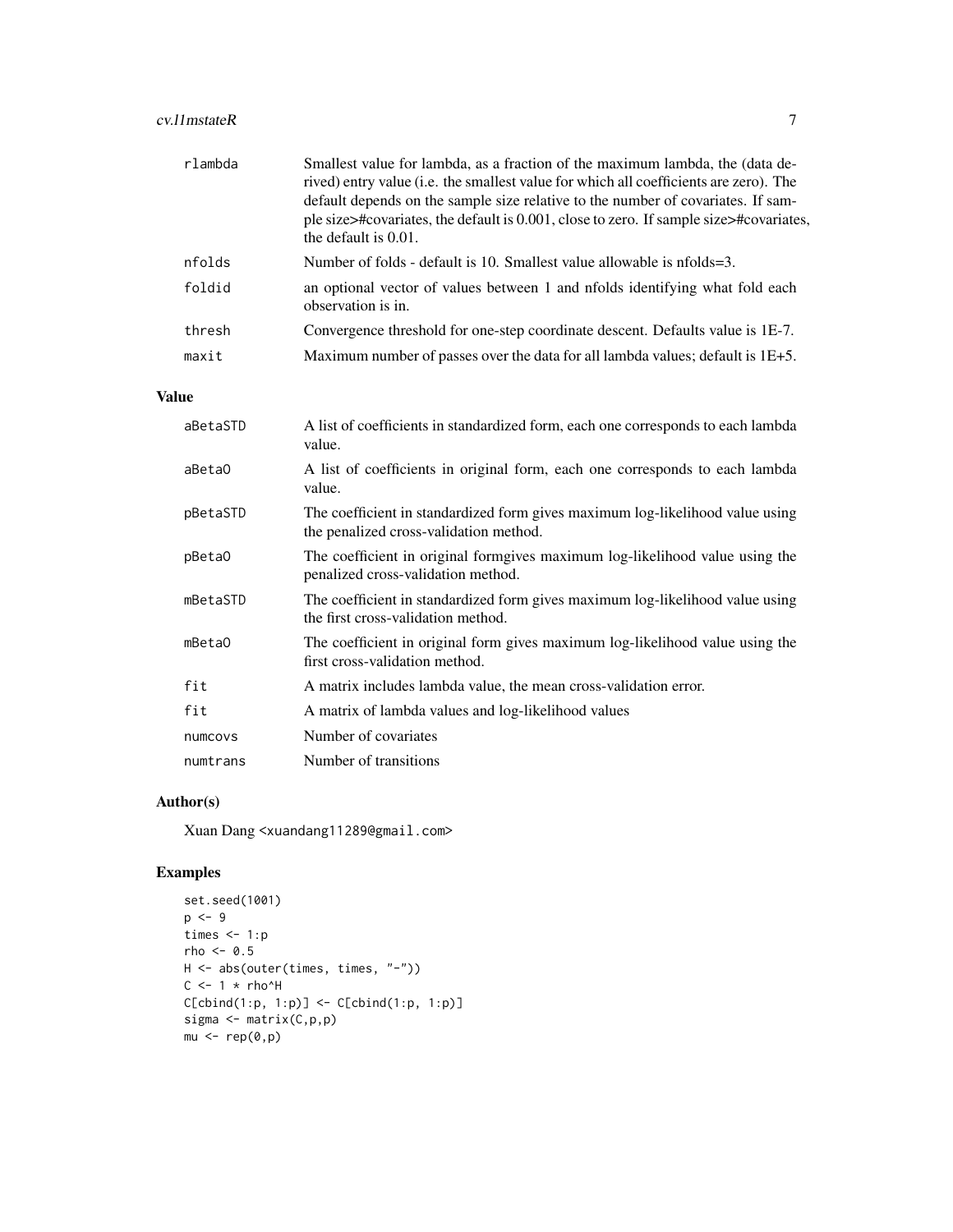```
beta12 \leq -c(-.65, -.65, -.65, 0, 0, -.65, -.65, 0, 0)beta13 <- c(-.65,-.65,0,0,0,0,-.65,0,0)
beta23 <- c(0,-.65,-.65,0,0,-.65,-.65,0,-.65)
N < -200x <- mvrnorm(n=N, mu, sigma)
col\_names <- c(sprint(f''X%d'', seq(1,dim(x)[2]))\text{colnames}(x) \leq \text{col_names}N12 <- N-2*N%/%5
N13 <- N-N12hx12 <- exp(x[1:N12,] %*% beta12)
ty12 <- rexp(N12,hx12)
hx13 <- exp(x[(N12+1):N,] %*% beta13)
ty13 \leftarrow \text{resp}(N13,hx13)hx23 <- exp(x[1:N12,] %*% beta23)
ty23 <- rexp(N12,hx23)
t2 < -rep(0, N)t2[1:N12] <- ty12
t2[(N12+1):N] <- ty13
s2 \le -\text{rep}(\emptyset, N)s2[1:N12] <- rep(1,N12)
t3 <- rep(0, N)t3[1:N12] <- ty12+ty23
t3[(N12+1):N] <- ty13
#censor case for state 3
tcens3 <- rbinom(n=N, prob = 0.3, size = 1)
s3 <- 1-tcens3
# pre-process data into long-format using msprep
dt <- data.frame(illt=t2, ills=s2, dt=t3, ds=s3, x)
tmat \leq matrix(c(NA,NA,NA,1,NA,NA,2,3,NA), nrow = 3)
longdt <- msprep(time=c(NA,"illt","dt"),status=c(NA,"ills","ds"),
                  keep = col_names, data=dt, trans=tmat)
cv.l1fit <- cv.l1mstateR(longdt, nlambda = 100, nfolds = 10)
```
l1mstateR *Fit multi-state models with lasso regularization*

#### Description

Fit a multi-state models via penalized partial likelihood. The regularization path is computed for the lasso at a path of values for the regularization paramter lambda. Can deal with right-censoring and left-truncated data.

#### Usage

l1mstateR(longdt, lambda=NULL, nlambda=100, rlambda=NULL, thresh=1e-7, maxit=1e+5)

<span id="page-7-0"></span>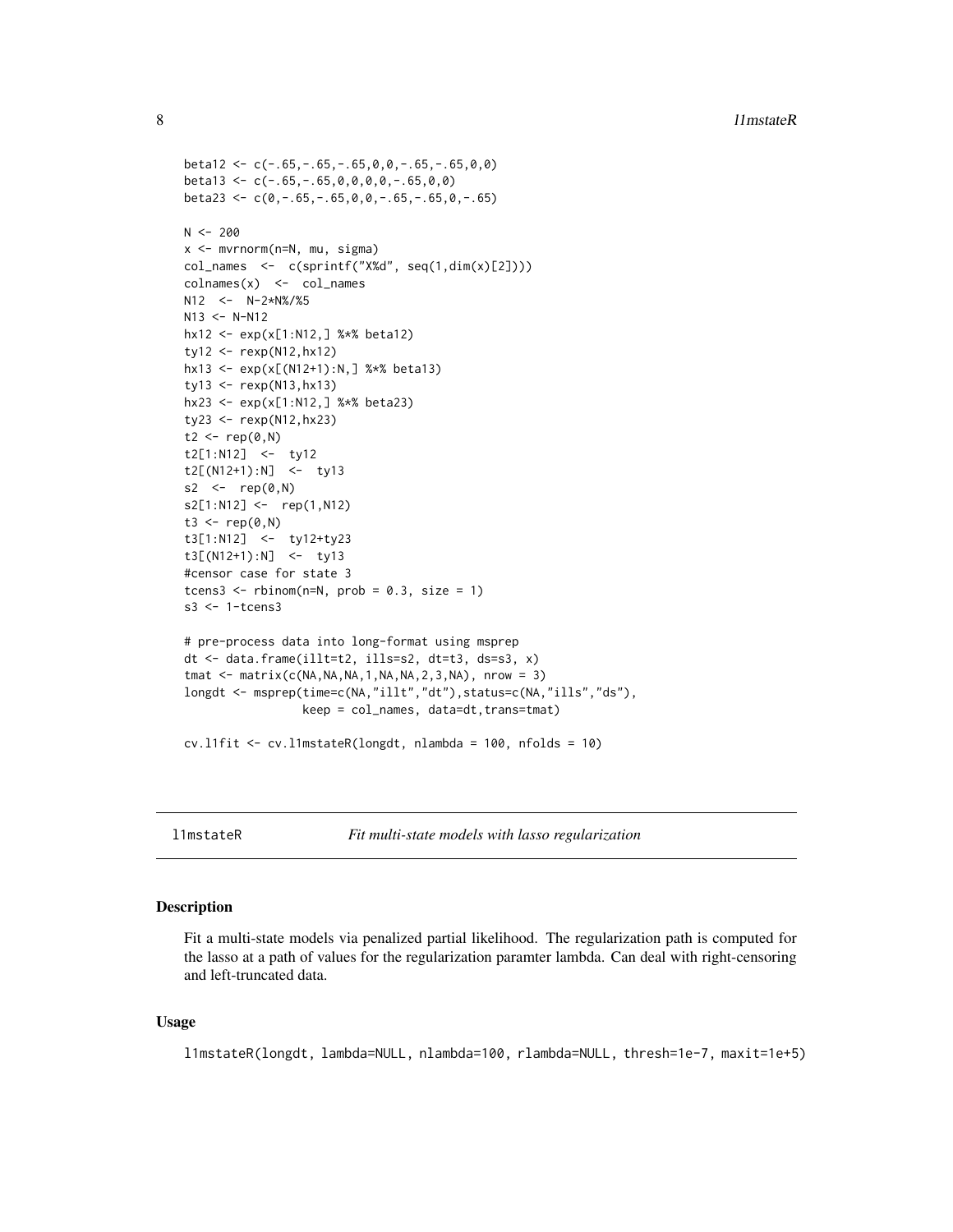#### l 11 mstateR 9

# Arguments

| longdt  | input in long-format structure                                                                                                                                                                                                                                                                                                                                                                                                                    |
|---------|---------------------------------------------------------------------------------------------------------------------------------------------------------------------------------------------------------------------------------------------------------------------------------------------------------------------------------------------------------------------------------------------------------------------------------------------------|
| lambda  | A user supplied lambda sequence. Typical usage is to have the program com-<br>pute its own lambda sequence based on nlambda and rlambda. Supplying a<br>value of lambda overrides this. WARNING: use with care. Avoid supplying a<br>single value for lambda. Supply instead a decreasing sequence of lambda val-<br>ues. 11 mstateR relies on its warms starts for speed, and its often faster to fit a<br>whole path than compute a single fit. |
| nlambda | The number of lambda values- default is 100.                                                                                                                                                                                                                                                                                                                                                                                                      |
| rlambda | Smallest value for lambda, as a fraction of the maximum lambda, the (data de-<br>rived) entry value (i.e. the smallest value for which all coefficients are zero). The<br>default depends on the sample size relative to the number of covariates. If sam-<br>ple size>#covariates, the default is 0.001, close to zero. If sample size>#covariates,<br>the default is 0.01.                                                                      |
| thresh  | Convergence threshold for one-step coordinate descent. Defaults value is 1E-7.                                                                                                                                                                                                                                                                                                                                                                    |
| maxit   | Maximum number of passes over the data for all lambda values; default is 1E+5.                                                                                                                                                                                                                                                                                                                                                                    |

# Details

Please note that input has to be long-format structure.

# Value

| aBetaSTD | A list of coefficients in standardized form, each one corresponds to each lambda<br>value. |
|----------|--------------------------------------------------------------------------------------------|
| aBeta0   | A list of coefficients in original form, each one corresponds to each lambda<br>value.     |
| fit      | A matrix of lambda values and log-likelihood values                                        |
| numcovs  | Number of covariates                                                                       |
| numtrans | Number of transitions                                                                      |

# Author(s)

Xuan Dang <xuandang11289@gmail.com>

```
set.seed(1001)
p \le -9times <-1:prho <-0.5H <- abs(outer(times, times, "-"))
C <- 1 * rho^H
C[cbind(1:p, 1:p)] \leftarrow C[cbind(1:p, 1:p)]sigma <- matrix(C,p,p)
mu < - rep(0,p)
```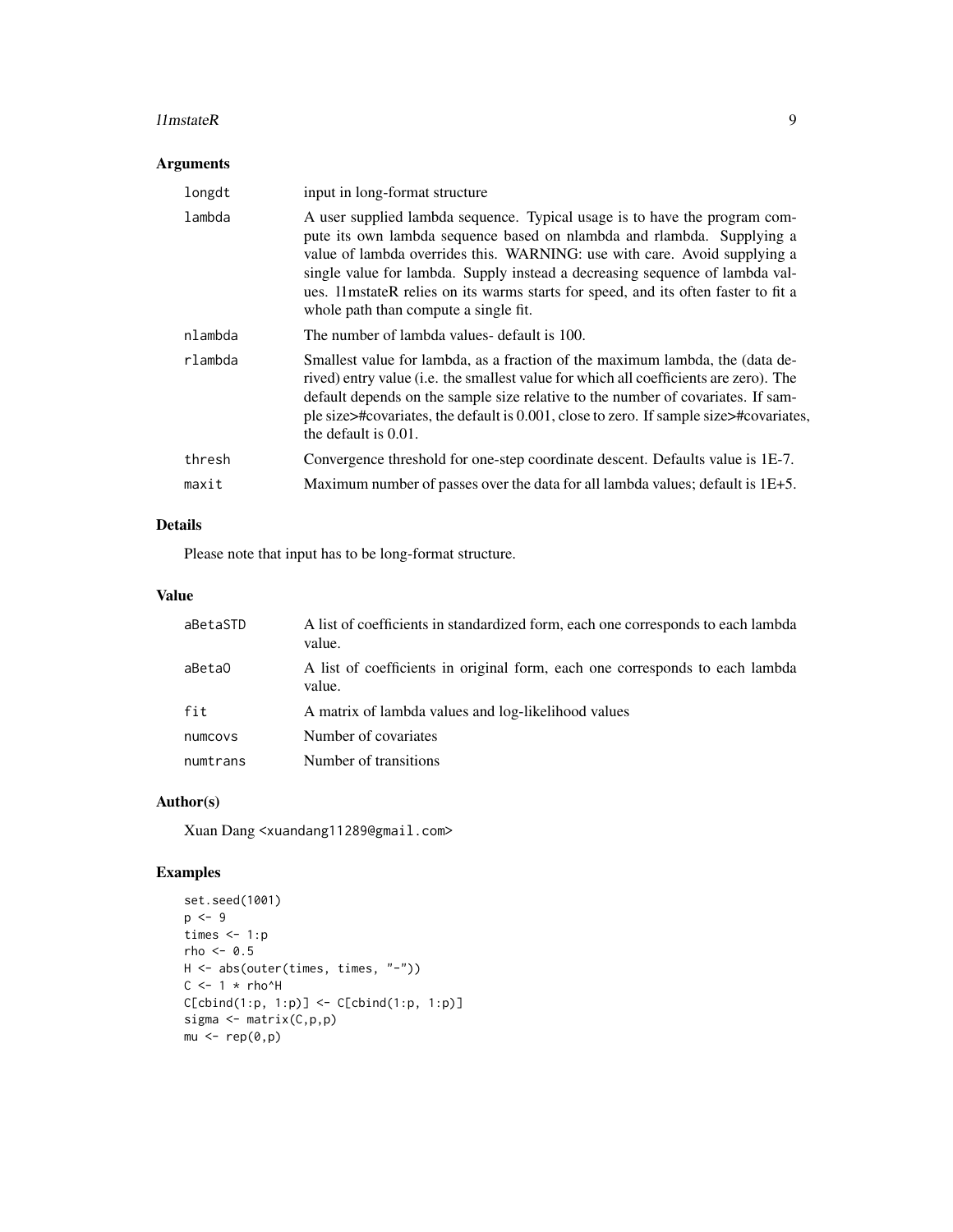```
beta12 \leq -c(-.65, -.65, -.65, 0, 0, -.65, -.65, 0, 0)beta13 <- c(-.65,-.65,0,0,0,0,-.65,0,0)
beta23 <- c(0,-.65,-.65,0,0,-.65,-.65,0,-.65)
N < -200x <- mvrnorm(n=N, mu, sigma)
col\_names <- c(sprint(f''X%d'', seq(1,dim(x)[2]))\text{colnames}(x) \leq \text{col_names}N12 <- N-2*N%/%5
N13 <- N-N12hx12 <- exp(x[1:N12,] %*% beta12)
ty12 <- rexp(N12,hx12)
hx13 <- exp(x[(N12+1):N,] %*% beta13)
ty13 \leftarrow \text{resp}(N13,hx13)hx23 <- exp(x[1:N12,] %*% beta23)
ty23 <- rexp(N12,hx23)
t2 < -rep(0, N)t2[1:N12] <- ty12
t2[(N12+1):N] <- ty13
s2 \le -\text{rep}(\emptyset, N)s2[1:N12] <- rep(1,N12)
t3 <- rep(0, N)t3[1:N12] <- ty12+ty23
t3[(N12+1):N] <- ty13
#censor case for state 3
tcens3 <- rbinom(n=N, prob = 0.3, size = 1)
s3 <- 1-tcens3
# pre-process data into long-format using msprep
dt <- data.frame(illt=t2, ills=s2, dt=t3, ds=s3, x)
tmat \leq matrix(c(NA,NA,NA,1,NA,NA,2,3,NA), nrow = 3)
longdt <- msprep(time=c(NA,"illt","dt"),status=c(NA,"ills","ds"),
                  keep = col_names, data=dt, trans=tmat)
l1fit <- l1mstateR(longdt, nlambda = 100)
```
plot.cumhaz.l1mstate *Plot the estimated cumulative hazard rates of the multi-state model.*

#### **Description**

Plot the estimated cumulative hazard rates of the multi-state model.

#### Usage

```
## S3 method for class 'cumhaz.l1mstate'
plot(x,type=c("single","separate"),cols,
     xlab="Years since transplant",ylab="Cumulative hazard",
     ylim,lwd=3,lty,legend,legend.pos,bty="o",...)
```
<span id="page-9-0"></span>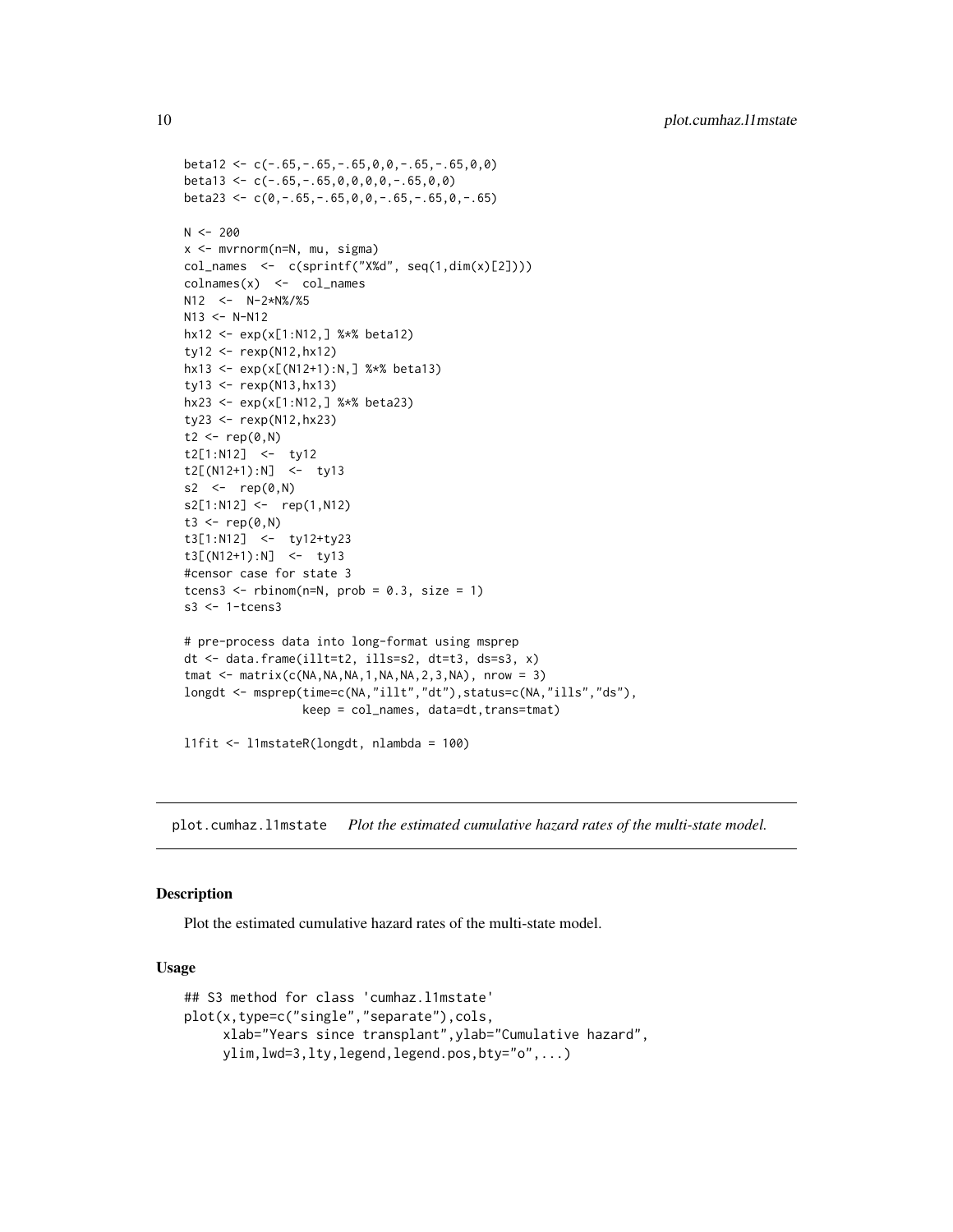#### Arguments

| fitted cumhaz.11 mstate object                                                                                                                                                                                 |
|----------------------------------------------------------------------------------------------------------------------------------------------------------------------------------------------------------------|
| One of "single" or "separate"; in case of "single", all estimated cumulative haz-<br>ards are drawn in a single plot, in case of "separate", separate plots are shown<br>for the estimated cumulative hazards. |
| A vector specifying colors for the different transitions                                                                                                                                                       |
| A title for the x-axis; default is "Years since transplant"                                                                                                                                                    |
| A title for the y-axis; default is "Cumulative hazard"                                                                                                                                                         |
| The y limits of the plot                                                                                                                                                                                       |
| The line width; default is 3                                                                                                                                                                                   |
| The line type                                                                                                                                                                                                  |
| The transition numbers; if missing, these will be taken from the transition matrix<br>contained in cumhaz.11 mstate object.                                                                                    |
| The position of the legend; default is "topleft"                                                                                                                                                               |
| The box type of the legend                                                                                                                                                                                     |
| Further arguments to plot                                                                                                                                                                                      |
|                                                                                                                                                                                                                |

# Details

A plot is produced, and nothing is returned.

#### Value

No return value

# Author(s)

Xuan Dang <xuandang11289@gmail.com>

# Examples

```
library(L1mstate)
set.seed(1001)
N < -200x1 \leftarrow \text{rbinom}(N, 1, .5)x2 \leq rbinom(N, 1, .5)
x3 \leftarrow \text{rbinom}(N, 1, .5)x4 \leftarrow \text{rbinom}(N, 1, .5)x5 \le rbinom(N, 1, .5)
x6 \le rbinom(N, 1, .5)
x \leftarrow \text{data-frame}(x1, x2, x3, x4, x5, x6)col_names <- c(sprintf("X%d", seq(1,6)))
\text{columns}(x) \leq \text{col\_names}
```
beta12 <-  $c(-.65, -.65, -.65, 0, 0, 0)$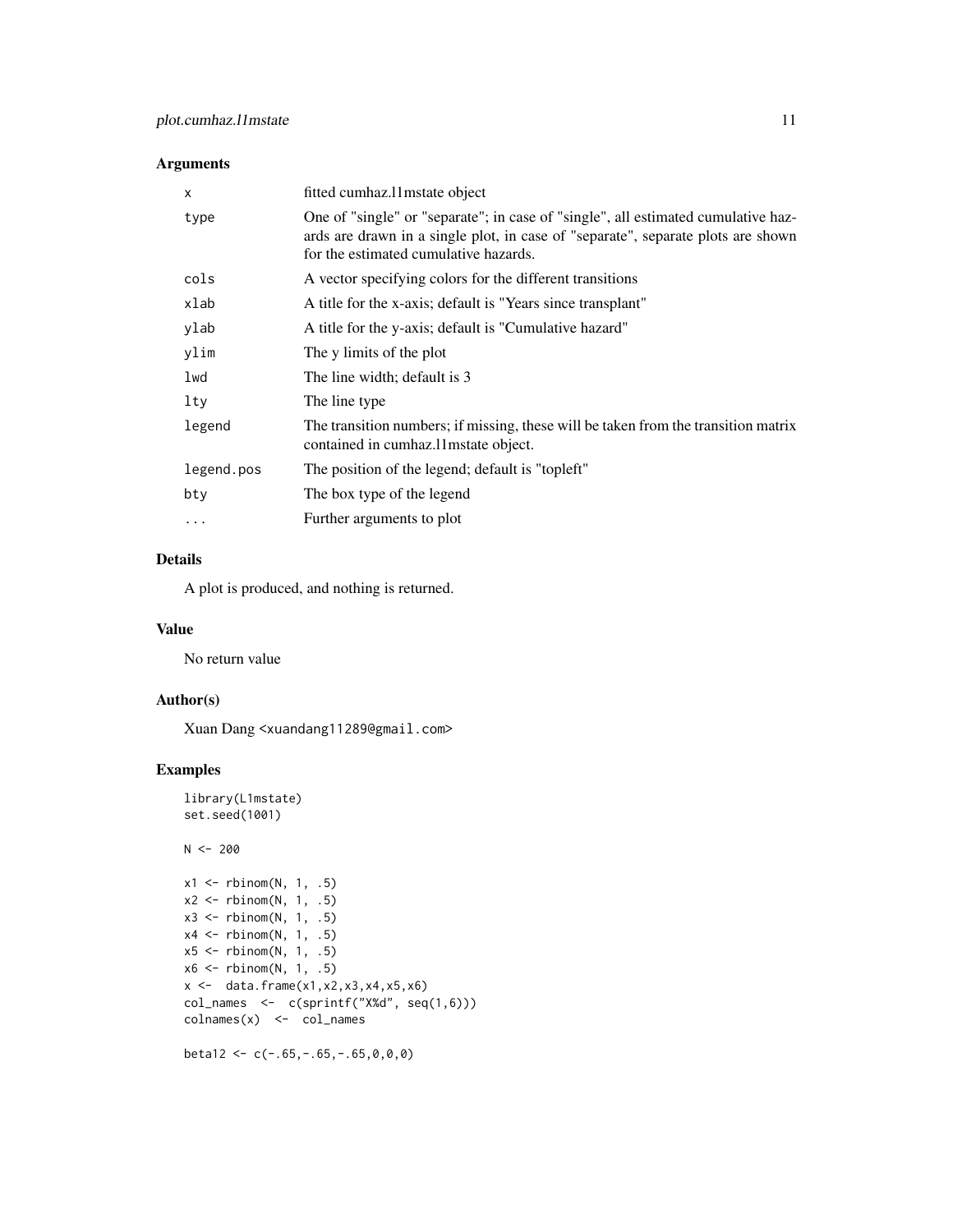```
beta13 < -c(-.65, 0, 0, 0, -.65, 0)beta23 <- c(0,-.65,-.65,0,0,-.65)
N12 <- N-2*N%/%5
N13 <- N-N12hx12 <- exp(as.matrix(x[1:N12,]) %*% beta12)
ty12 <- rexp(N12,hx12)
hx13 <- exp(as.matrix(x[(N12+1):N,]) %*% beta13)
ty13 \leftarrow \text{resp}(N13,hx13)hx23 <- exp(as.matrix(x[1:N12,]) %*% beta23)
ty23 <- rexp(N12,hx23)
t2 <- rep(0, N)t2[1:N12] <- ty12
t2[(N12+1):N] <- ty13
s2 \leftarrow rep(\emptyset, N)
s2[1:N12] <- rep(1,N12)
t3 <- rep(0, N)t3[1:N12] <- ty12+ty23
t3[(N12+1):N] <- ty13
#censor case for state 3
tcens3 <- rbinom(n=N, prob = 0.3, size = 1)
s3 <- 1-tcens3
# pre-process data into long-format using msprep
dt <- data.frame(illt=t2, ills=s2, dt=t3, ds=s3, x)
tmat \leq matrix(c(NA,NA,NA,1,NA,NA,2,3,NA), nrow = 3)
longdt <- msprep(time=c(NA,"illt","dt"),status=c(NA,"ills","ds"),
                 keep = col_names, data=dt,trans=tmat)
out <- cv.l1mstateR(longdt, nlambda = 100, nfolds = 10)
ptsA <- longdt[which(longdt$X1==1 & longdt$X2==0 & longdt$X3==1 & longdt$X4==0 &
                     longdt$X5==1 & longdt$X6==1),]
## observed transitions (ground truth)
# predicted time = \thetaevents(ptsA)
# use models to predict the transition probabilities
# L1MSTATE
ptA <- ptsA[which(ptsA$id == unique(ptsA$id)[1]),]
ptA <- ptA[,c(4,9:14)]
cumhazA <- cumhaz.l1mstate(object=out, longdt=longdt, newdata=ptA, cv.method="pcvl")
plot.cumhaz.l1mstate(cumhazA, main = "L1MSTATE", type = "single", lwd=2,las=1,ylim = c(0,4))
legend("topleft",inset=.01,legend=c("1","2","3"),col=c("black","red","green"),
       lty=1,cex=0.8,title="Transitions",text.font=2,bg='white')
```
plot.l1mstateCoef *Plots the coefficient paths of transitions produced by l1mstateR or cv.l1mstateR*

<span id="page-11-0"></span>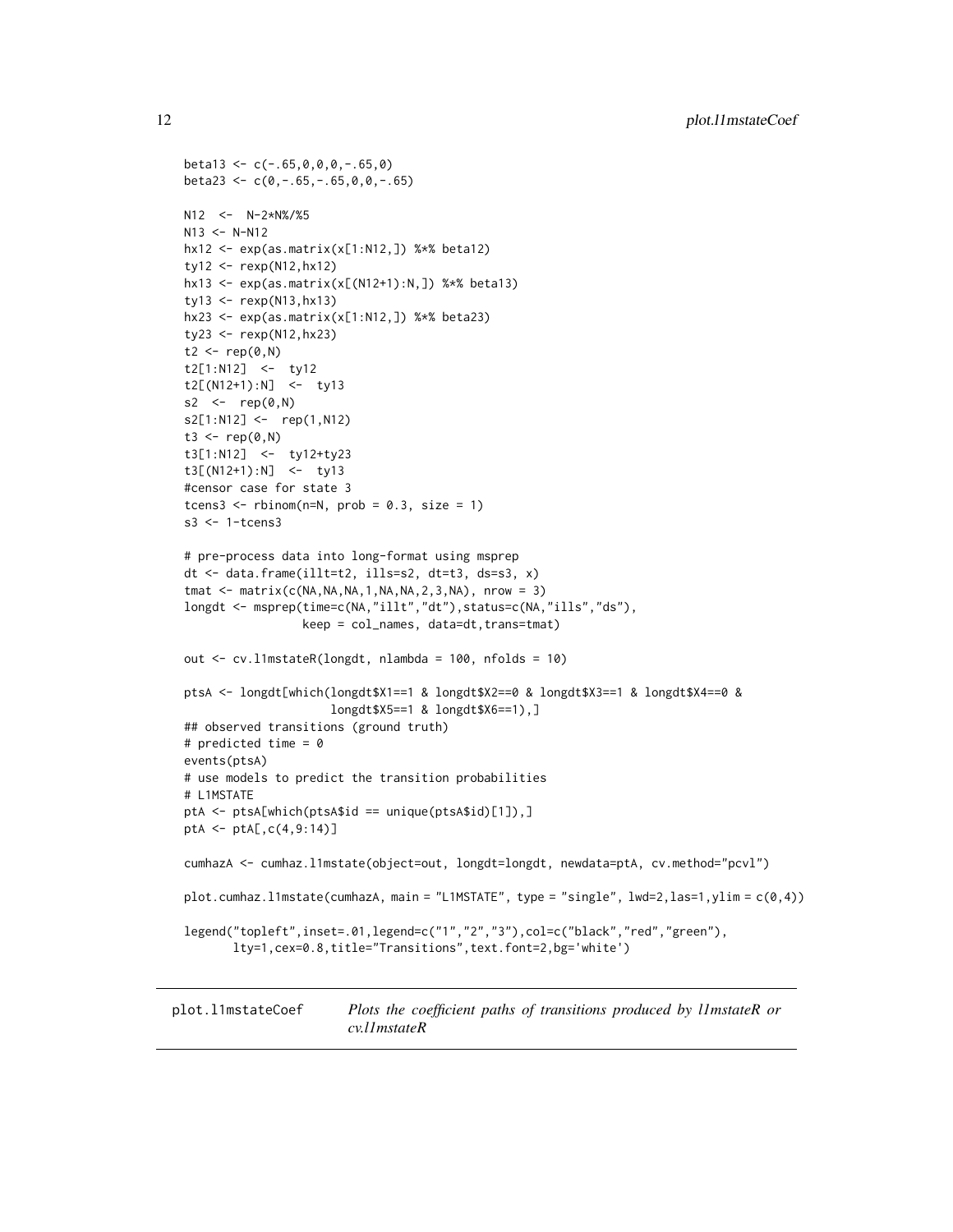# plot.11mstateCoef 13

# Description

Plots the coefficient values as a function of the lambda values used.

#### Usage

```
## S3 method for class 'l1mstateCoef'
plot(x, trans = NULL,...)
```
# Arguments

|                         | fitted 11 mstateR or cv.11 mstateR object.                                                                                |
|-------------------------|---------------------------------------------------------------------------------------------------------------------------|
| trans                   | choose the transition you want to plot the coefficient. It can be a single transition<br>or a set of several transitions. |
| $\cdot$ $\cdot$ $\cdot$ | further arguments to plot                                                                                                 |

# Details

A plot is produced, and nothing is returned.

# Value

No return value.

#### Author(s)

Xuan Dang <xuandang11289@gmail.com>

```
set.seed(1001)
p \le -9times <-1:prho <-0.5H <- abs(outer(times, times, "-"))
C \le -1 \times rho^H
C[cbind(1:p, 1:p)] \leftarrow C[cbind(1:p, 1:p)]sigma \leq matrix(C, p, p)
mu < - rep(0,p)beta12 <- c(-.65,-.65,-.65,0,0,-.65,-.65,0,0)
beta13 <- c(-.65,-.65,0,0,0,0,-.65,0,0)
beta23 <- c(0,-.65,-.65,0,0,-.65,-.65,0,-.65)
N < -200x <- mvrnorm(n=N, mu, sigma)
col_names <- c(sprintf("X%d", seq(1,dim(x)[2])))
\text{colnames}(x) \leq \text{col_names}N12 <- N-2*N%/%5
N13 <- N-N12hx12 <- exp(x[1:N12,] %*% beta12)
```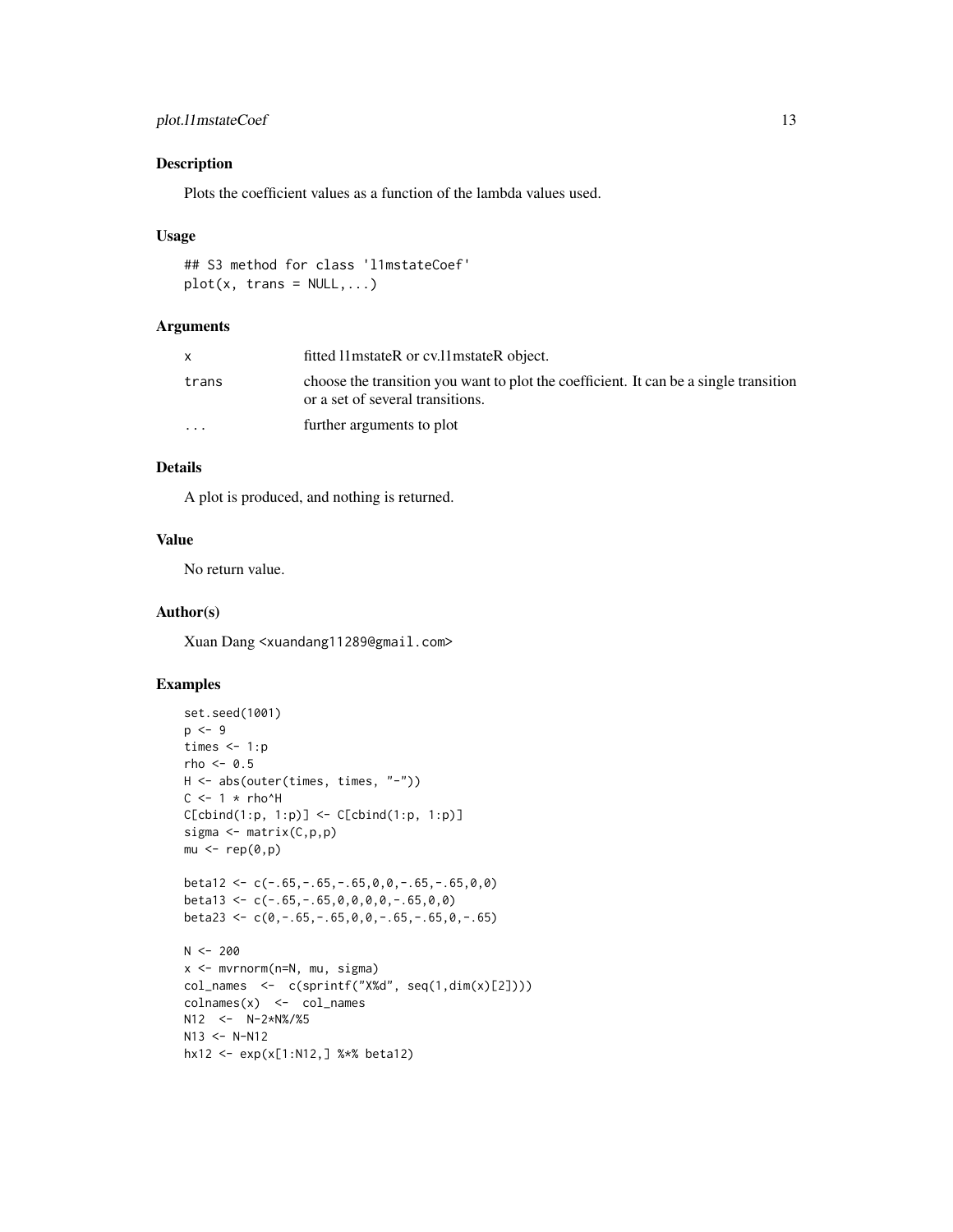```
ty12 <- rexp(N12,hx12)
hx13 <- exp(x[(N12+1):N,] %*% beta13)
ty13 <- rexp(N13,hx13)
hx23 <- exp(x[1:N12,] %*% beta23)
ty23 <- rexp(N12,hx23)
t2 < -rep(0, N)t2[1:N12] <- ty12
t2[(N12+1):N] <- ty13
s2 <- rep(0, N)s2[1:N12] <- rep(1,N12)
t3 <- rep(0, N)t3[1:N12] <- ty12+ty23
t3[(N12+1):N] <- ty13
#censor case for state 3
tcens3 <- rbinom(n=N, prob = 0.3, size = 1)
s3 <- 1-tcens3
# pre-process data into long-format using msprep
dt <- data.frame(illt=t2, ills=s2, dt=t3, ds=s3, x)
tmat \leq matrix(c(NA,NA,NA,1,NA,NA,2,3,NA), nrow = 3)
longdt <- msprep(time=c(NA,"illt","dt"),status=c(NA,"ills","ds"),
                 keep = col_names, data=dt,trans=tmat)
l1fit <- l1mstateR(longdt, nlambda = 100)
plot.l1mstateCoef(l1fit, trans=1)
```
plot.l1mstateCV *plot the cross-validation curve produced by cv.l1mstateR*

#### Description

Plots the cross-validation curve, and upper and lower standard deviation curves, as a function of the lambda values used.

#### Usage

## S3 method for class 'l1mstateCV'  $plot(x, \ldots)$ 

#### Arguments

|          | fitted cv.11 mstateR object |
|----------|-----------------------------|
| $\cdots$ | Further arguments to plot   |

#### Details

A plot is produced, and nothing is returned.

<span id="page-13-0"></span>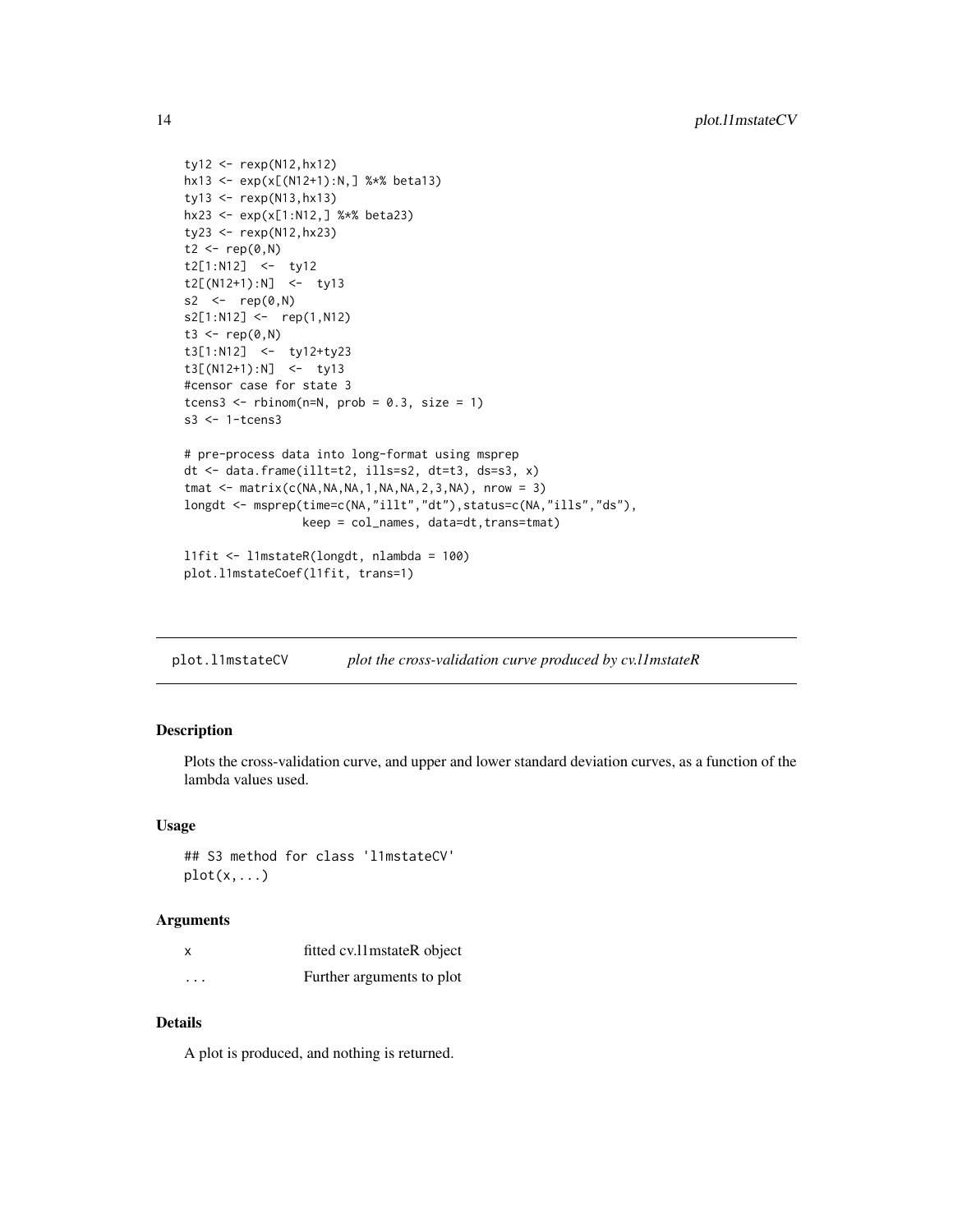# plot.11mstateCV 15

# Value

No return value.

# Author(s)

Xuan Dang <xuandang11289@gmail.com>

```
set.seed(1001)
p \le -9times <-1:prho <-0.5H <- abs(outer(times, times, "-"))
C \le -1 \times rho^H
C[cbind(1:p, 1:p)] \leftarrow C[cbind(1:p, 1:p)]sigma <- matrix(C,p,p)
mu < - rep(0,p)beta12 \leq -c(-.65, -.65, -.65, 0, 0, -.65, -.65, 0, 0)beta13 <- c(-.65,-.65,0,0,0,0,-.65,0,0)
beta23 <- c(0,-.65,-.65,0,0,-.65,-.65,0,-.65)
N < -200x <- mvrnorm(n=N, mu, sigma)
col\_names <- c(sprint(f''X%d'', seq(1,dim(x)[2]))\text{colnames}(x) \leq -\text{col_names}N12 <- N-2*N%/%5
N13 <- N-N12hx12 <- exp(x[1:N12,] %*% beta12)
ty12 <- rexp(N12,hx12)
hx13 <- exp(x[(N12+1):N,] %*% beta13)
ty13 \leq - rexp(N13, hx13)
hx23 <- exp(x[1:N12,] %*% beta23)
ty23 <- rexp(N12,hx23)
t2 < -\text{rep} (0, N)t2[1:N12] <- ty12
t2[(N12+1):N] <- ty13
s2 \leftarrow rep(0,N)
s2[1:N12] <- rep(1,N12)
t3 <- rep(0, N)t3[1:N12] <- ty12+ty23
t3[(N12+1):N] <- ty13
#censor case for state 3
tcens3 <- rbinom(n=N, prob = 0.3, size = 1)s3 <- 1-tcens3
# pre-process data into long-format using msprep
dt <- data.frame(illt=t2, ills=s2, dt=t3, ds=s3, x)
tmat \leq matrix(c(NA,NA,NA,1,NA,NA,2,3,NA), nrow = 3)
```

```
longdt <- msprep(time=c(NA,"illt","dt"),status=c(NA,"ills","ds"),
                 keep = col_names, data=dt, trans=tmat)
```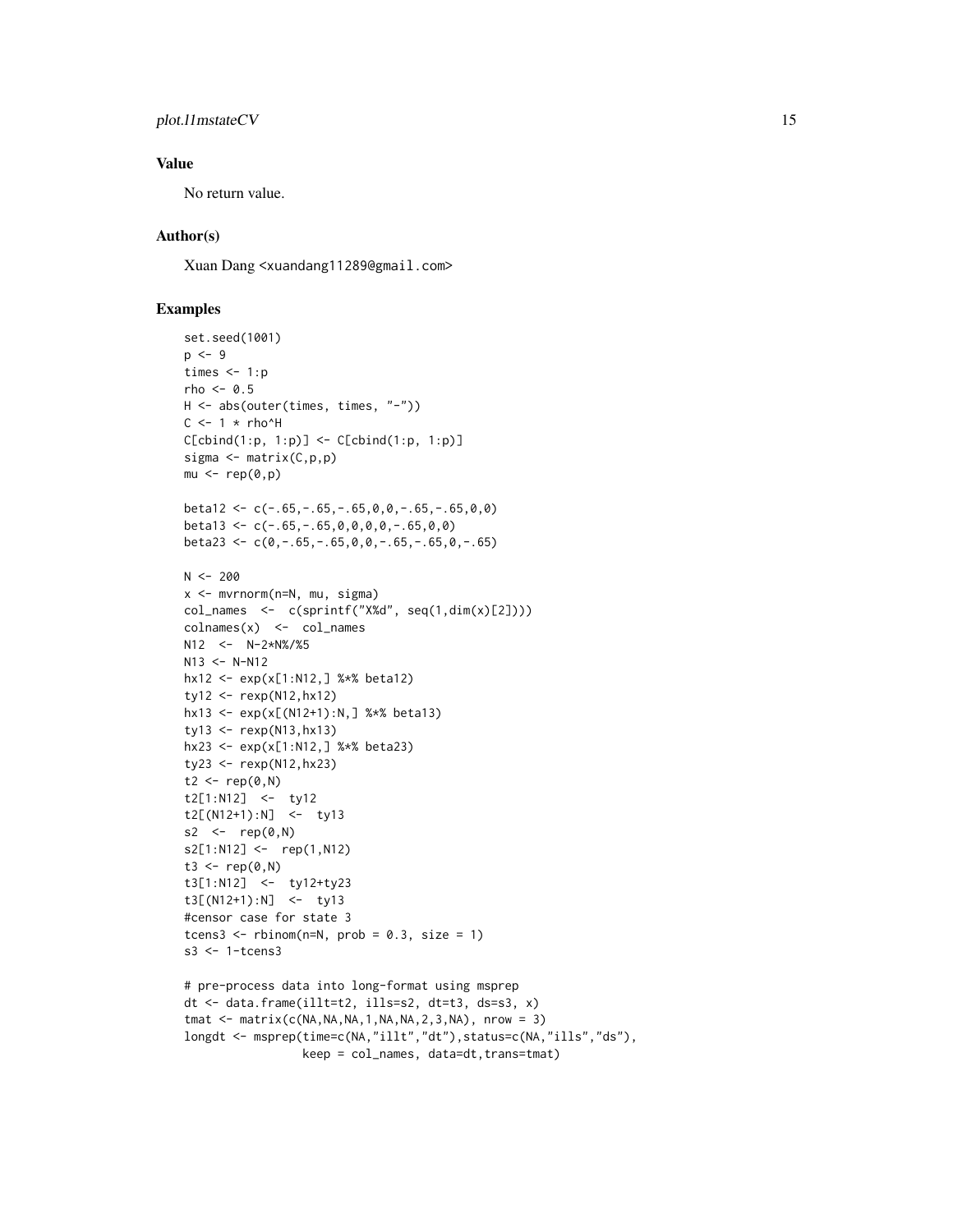```
cv.l1fit <- cv.l1mstateR(longdt, nlambda = 100, nfolds = 10)
plot.l1mstateCV(cv.l1fit)
```
plot.probs.l1mstate *Plot the transition probabilities*

# Description

Plot the transition probabilities produced by probs.l1mstate

# Usage

```
## S3 method for class 'probs.l1mstate'
plot(x,from,type=c("stacked","filled","single","separate"),
     ord,cols,xlab="Years since transplant",ylab="Probability",
     xlim,ylim,lwd,lty,cex,legend,legend.pos,bty="o",...)
```
# Arguments

| х          | object produced from probs.11 mstate                                                                                                                                                                                                                                                                                                                                                                                     |
|------------|--------------------------------------------------------------------------------------------------------------------------------------------------------------------------------------------------------------------------------------------------------------------------------------------------------------------------------------------------------------------------------------------------------------------------|
| from       | the starting state from which the probabilities are used to plot                                                                                                                                                                                                                                                                                                                                                         |
| type       | with "stacked" type, the transition probabilities are stacked and the distance be-<br>tween two adjacent curves indicates the probability; with "filled" type, it is the<br>same but the space between adjacent curves are filled; with "single" type, the<br>probabilities are shown as different curves in a single plot; with "separate" type,<br>separate plots are shown for the estimated transition probabilities |
| ord        | A vector indicates the order of plotting in case "stacked" or "filled"                                                                                                                                                                                                                                                                                                                                                   |
| cols       | A vector specifying colors for the different transitions                                                                                                                                                                                                                                                                                                                                                                 |
| xlab       | A title for the x-axis; default is "Years since transplant"                                                                                                                                                                                                                                                                                                                                                              |
| ylab       | A title for the y-axis; default is "Probability"                                                                                                                                                                                                                                                                                                                                                                         |
| xlim       | The x limits of the plot; default is range of time                                                                                                                                                                                                                                                                                                                                                                       |
| ylim       | The y limits of the plot                                                                                                                                                                                                                                                                                                                                                                                                 |
| lwd        | The line width; default is 3                                                                                                                                                                                                                                                                                                                                                                                             |
| lty        | The line type                                                                                                                                                                                                                                                                                                                                                                                                            |
| cex        | Character size                                                                                                                                                                                                                                                                                                                                                                                                           |
| legend     | The transition numbers; if missing, these will be taken from the transition matrix<br>contained in cumhaz.11 mstate object.                                                                                                                                                                                                                                                                                              |
| legend.pos | The position of the legend; default is "topleft"                                                                                                                                                                                                                                                                                                                                                                         |
| bty        | The box type of the legend                                                                                                                                                                                                                                                                                                                                                                                               |
| $\cdots$   | Further arguments to plot                                                                                                                                                                                                                                                                                                                                                                                                |

<span id="page-15-0"></span>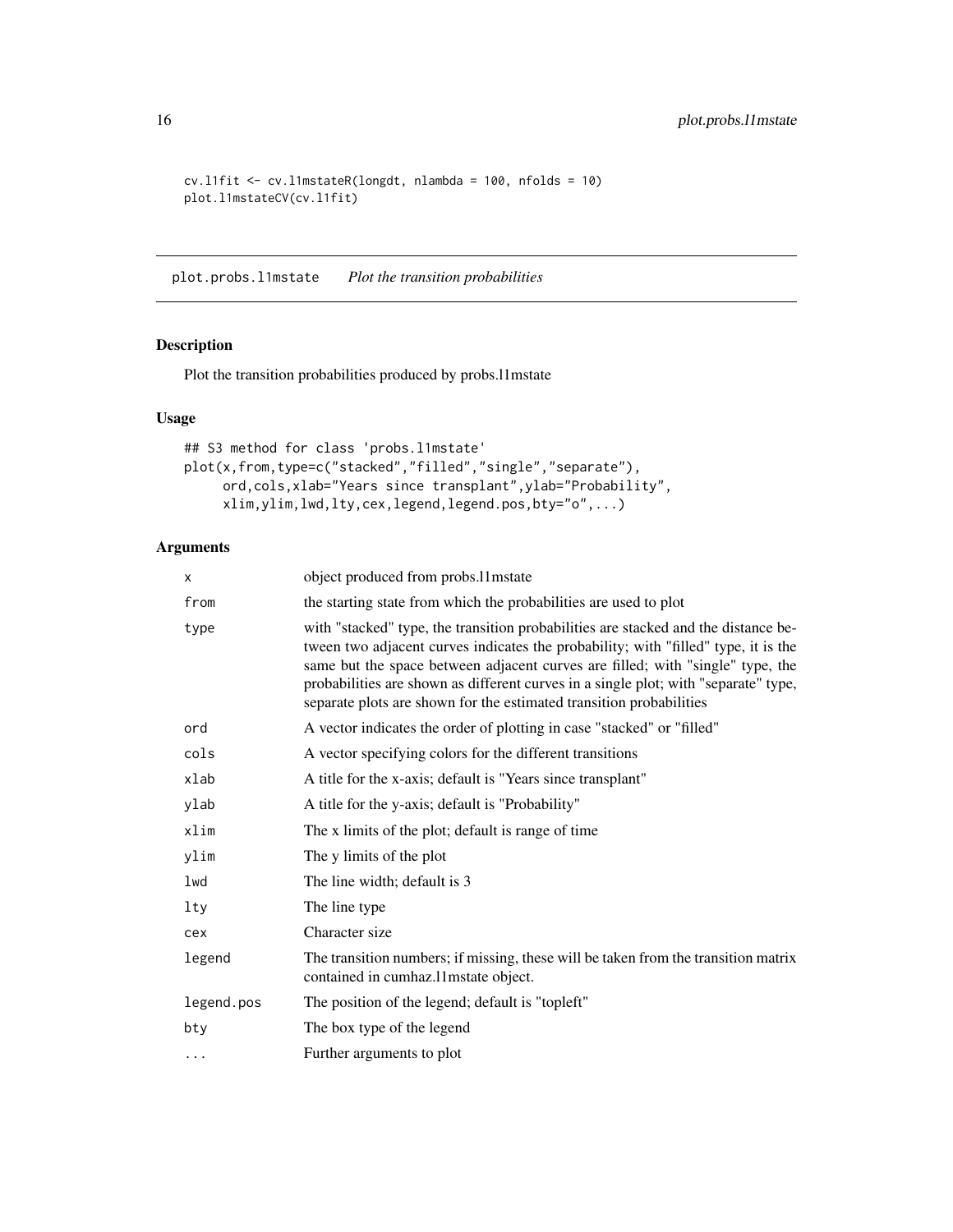# Details

A plot is produced, and nothing is returned.

# Value

No return value.

# Author(s)

Xuan Dang <xuandang11289@gmail.com>

```
library(L1mstate)
set.seed(1001)
N < -200x1 \leftarrow \text{rbinom}(N, 1, .5)x2 \le - rbinom(N, 1, .5)
x3 \le rbinom(N, 1, .5)
x4 \leftarrow \text{rbinom}(N, 1, .5)x5 \le rbinom(N, 1, .5)
x6 \le rbinom(N, 1, .5)
x \leftarrow \text{data-frame}(x1, x2, x3, x4, x5, x6)col\_names <- c(sprint(f''X%d'', seq(1,6)))colnames(x) <- col_names
beta12 < -c(-.65, -.65, -.65, 0, 0, 0)beta13 <- c(-.65,0,0,0,-.65,0)
beta23 <- c(\emptyset, -.65, -.65, \emptyset, 0, -.65)N12 < - N-2*N\%/25N13 <- N-N12hx12 <- exp(as.matrix(x[1:N12,]) %*% beta12)
ty12 <- rexp(N12,hx12)
hx13 <- exp(as.matrix(x[(N12+1):N,]) %*% beta13)
ty13 <- rexp(N13,hx13)
hx23 <- exp(as.matrix(x[1:N12,]) %*% beta23)
ty23 <- rexp(N12,hx23)
t2 < -\text{rep}(0, N)t2[1:N12] <- ty12
t2[(N12+1):N] <- ty13
s2 <- rep(0, N)s2[1:N12] <- rep(1,N12)
t3 <- rep(0, N)t3[1:N12] <- ty12+ty23
t3[(N12+1):N] <- ty13
#censor case for state 3
tcens3 <- rbinom(n=N, prob = 0.3, size = 1)
s3 <- 1-tcens3
```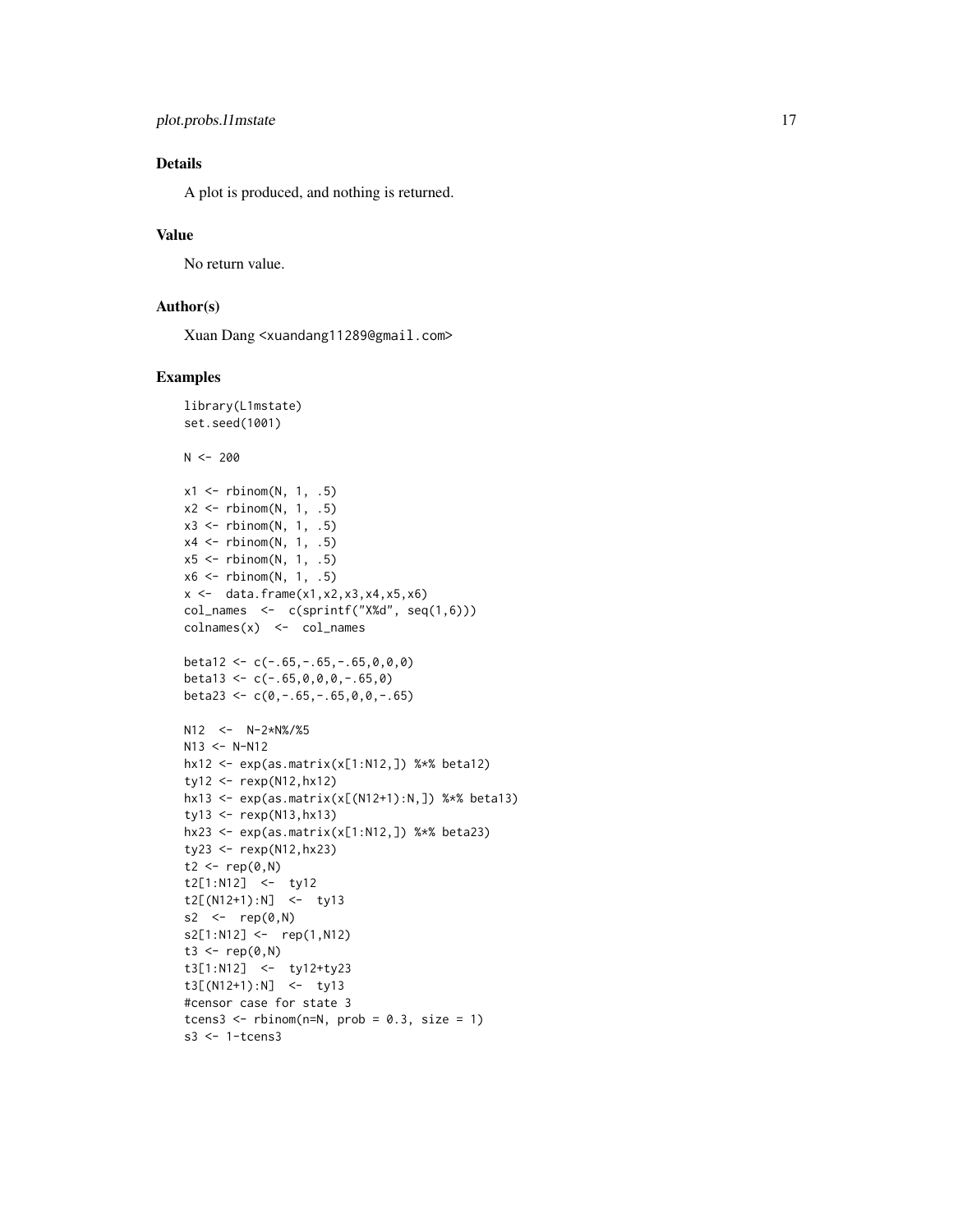```
# pre-process data into long-format using msprep
dt <- data.frame(illt=t2, ills=s2, dt=t3, ds=s3, x)
tmat \leq matrix(c(NA,NA,NA,1,NA,NA,2,3,NA), nrow = 3)
longdt <- msprep(time=c(NA,"illt","dt"),status=c(NA,"ills","ds"),
                 keep = col_names, data=dt, trans=tmat)
out <- cv.l1mstateR(longdt, nlambda = 100, nfolds = 10)
ptsA <- longdt[which(longdt$X1==1 & longdt$X2==0 & longdt$X3==1 & longdt$X4==0
               & longdt$X5==1 & longdt$X6==1),]
## observed transitions (ground truth)
# predicted time = 0
events(ptsA)
# use models to predict the transition probabilities
# L1MSTATE
ptA <- ptsA[which(ptsA$id == unique(ptsA$id)[1]),]
ptA <- ptA[,c(4,9:14)]
cumhazA <- cumhaz.l1mstate(object=out, longdt=longdt, newdata=ptA, cv.method="pcvl")
probA_0 <- probs.l1mstate(cumhazA, longdt = longdt, tmat, predt = 0, direction = "forward")
statecols <- heat_hcl(6, c = c(90, 10), l = c(20, 80), power = c(1/5, 2))[c(6, 5, 3, 4, 2, 1)]
ord \leq c(1, 2, 3, 4, 5, 6)plot.probs.l1mstate(probA_0, main = "L1MSTATE", from = 1, ord = ord,
                    las=1, cex=0, type = "filled", col = statecols[ord])
```
probs.l1mstate *Compute subject-specific or overall transition probabilities*

#### Description

Compute subject-specific or overall transition probabilities.

#### Usage

probs.l1mstate(object, longdt, tmat, predt, direction=c("forward","fixedhorizon"))

#### Arguments

| object    | fitted cumhaz.11 mstate object                                 |
|-----------|----------------------------------------------------------------|
| longdt    | long-format data input                                         |
| tmat      | a transition matrix for multi-state model                      |
| predt     | a prediction time                                              |
| direction | indicates whether prediction is forward or for a fixed horizon |

#### Value

A list with each element [[s]] containing a data frame with the estimated transition probabilities from state s. It also includes transition and tmat information for plotting purpose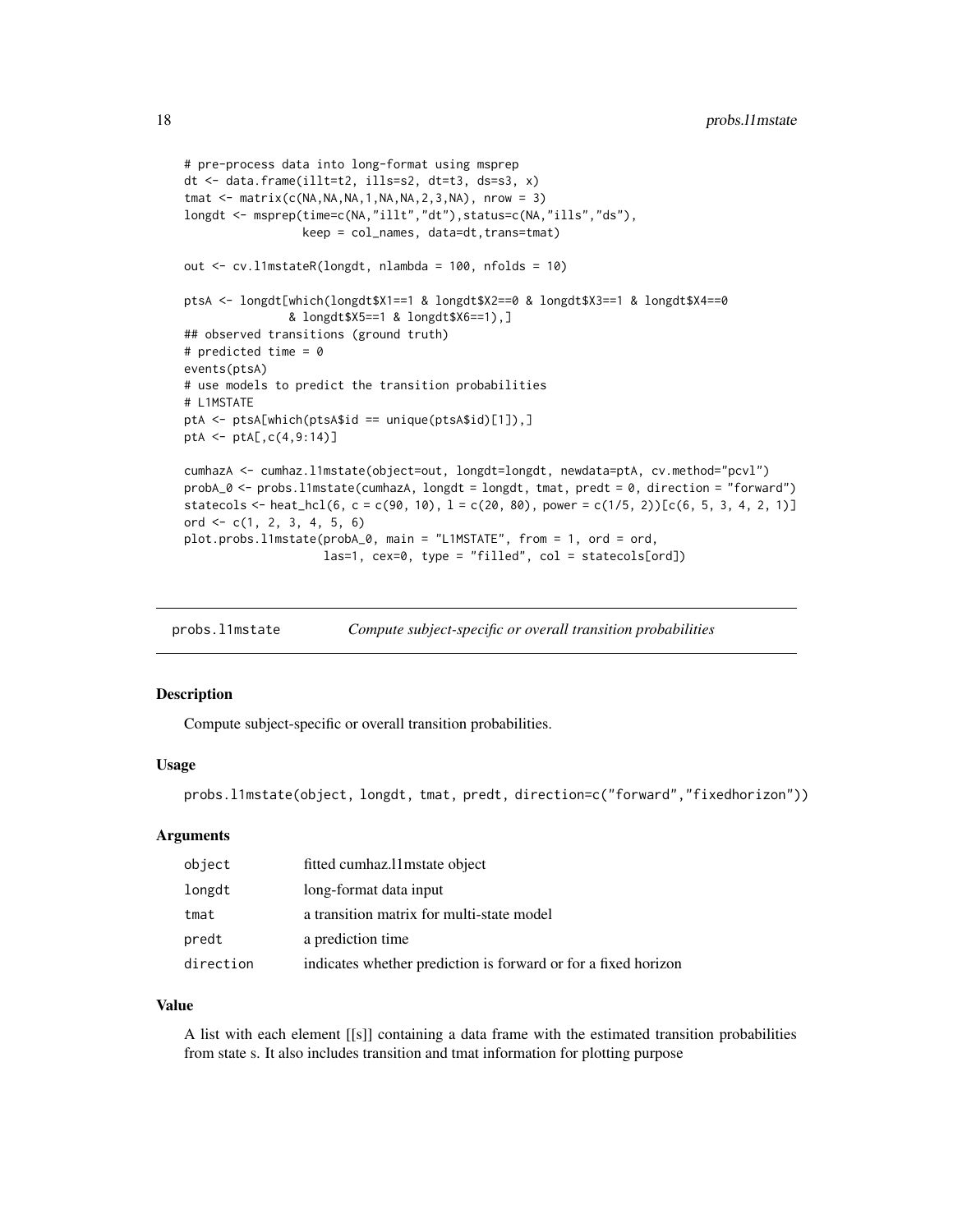# probs.11mstate 19

#### Author(s)

Xuan Dang <xuandang11289@gmail.com>

```
library(L1mstate)
set.seed(1001)
N < -200x1 \leftarrow \text{rbinom}(N, 1, .5)x2 \le - rbinom(N, 1, .5)
x3 \le rbinom(N, 1, .5)
x4 \le- rbinom(N, 1, .5)
x5 \le- rbinom(N, 1, .5)
x6 \le rbinom(N, 1, .5)
x \leftarrow \text{data-frame}(x1, x2, x3, x4, x5, x6)col\_names <- c(sprint(f''X%d'', seq(1,6)))colnames(x) <- col_names
beta12 \leq -c(-.65, -.65, -.65, 0, 0, 0)beta13 <- c(-.65,0,0,0,-.65,0)
beta23 \leq c(0,-.65,-.65,0,0,-.65)N12 <- N-2*N%/%5
N13 <- N-N12hx12 <- exp(as.matrix(x[1:N12,]) %*% beta12)
ty12 \le - rexp(N12, hx12)
hx13 <- exp(as.matrix(x[(N12+1):N,]) %*% beta13)
ty13 <- rexp(N13,hx13)
hx23 <- exp(as.matrix(x[1:N12,]) %*% beta23)
ty23 <- rexp(N12,hx23)
t2 \leq -rep(0, N)t2[1:N12] <- ty12
t2[(N12+1):N] <- ty13
s2 \le -\text{rep}(\emptyset, N)s2[1:N12] <- rep(1,N12)
t3 <- rep(\emptyset, N)t3[1:N12] <- ty12+ty23
t3[(N12+1):N] <- ty13
#censor case for state 3
tcens3 <- rbinom(n=N, prob = 0.3, size = 1)s3 <- 1-tcens3
# pre-process data into long-format using msprep
dt <- data.frame(illt=t2, ills=s2, dt=t3, ds=s3, x)
tmat \leq matrix(c(NA,NA,NA,1,NA,NA,2,3,NA), nrow = 3)
longdt <- msprep(time=c(NA,"illt","dt"),status=c(NA,"ills","ds"),
                  keep = col_names, data=dt,trans=tmat)
out <- cv.l1mstateR(longdt, nlambda = 100, nfolds = 10)
```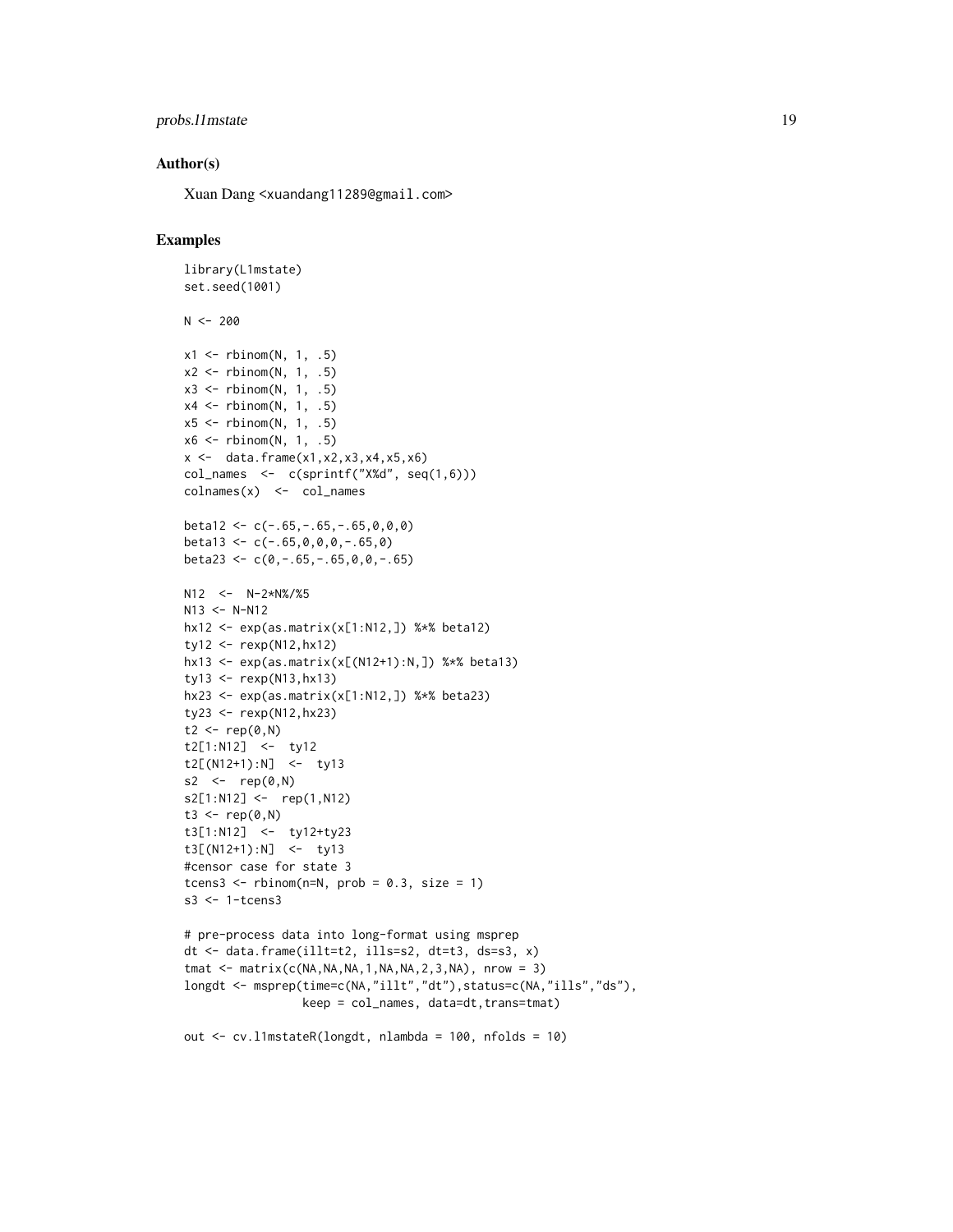```
ptsA <- longdt[which(longdt$X1==1 & longdt$X2==0 & longdt$X3==1 & longdt$X4==0
               & longdt$X5==1 & longdt$X6==1),]
## observed transitions (ground truth)
# predicted time = 0
events(ptsA)
# use models to predict the transition probabilities
# L1MSTATE
ptA <- ptsA[which(ptsA$id == unique(ptsA$id)[1]),]
ptA <- ptA[,c(4,9:14)]
```

```
cumhazA <- cumhaz.l1mstate(object=out, longdt=longdt, newdata=ptA, cv.method="pcvl")
probA_0 <- probs.l1mstate(cumhazA, longdt = longdt, tmat, predt = 0, direction = "forward")
```